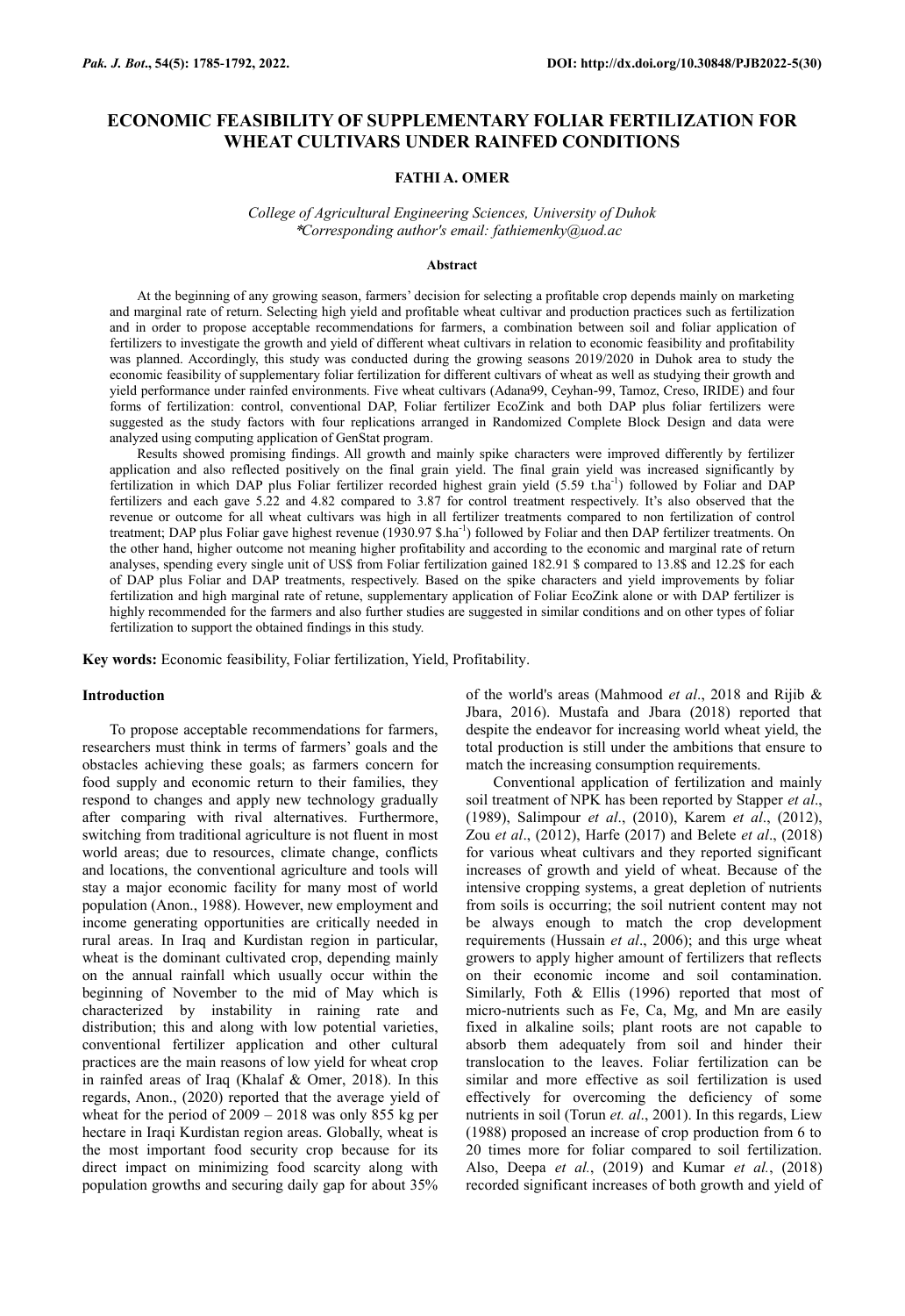cereals in response to the foliar fertilization. Dobbs (1988) stated some interacted and interrelated economic feasibility components: estimating costs; testing available market products; price analysis; and analysis of potential profits. These factors should carefully study and involve in any business plan. Agami *et al.*, (2018) demonstrated that the effect of foliar application of nitrogen fertilizer was significant on grain filling and starch accumulation. These findings might be valuable for wheat production under climate change suggesting that leaves were more efficient at absorbing nutrients during the later stages of wheat growth.

It is noted during our observations in farmers' fields that they used to apply only soil fertilizers to their fields of wheat, but when they advised to apply some available kinds of foliar fertilizers and mainly at the end of the crop's life (physiological repining stage), significant improvements of yield were observed. Based on these initial observations, it realized that the yield of wheat can be improved by improving varietal and cultural practices especially fertilization. Therefore, the idea of this study was inspired to combine both soil and foliar application of fertilizers to investigate the growth and yield of different wheat cultivars in relation to economic feasibility and profitability as the farmers are usually concerned about the high costs of fertilizer applications.

# **Materials and Methods**

This study was conducted during the growing seasons 2019/2020 in Duhok area to study the economic feasibility of supplementary foliar fertilization for different cultivars of wheat as well as studying their growth and yield performance under rainfed environments. Five wheat cultivars (*T. aestivum* L.; Ceyhan-99 (pedigree: BJY"S"/ COC) and Adana99 (pedigree: PFAU/SERI-M-82//BOBWHITE) origin Turkey, Tamoz local, and *Triticum durum* Desf*.* Creso (pedigree: Cp B 14 (Yt 54-N10-B)/Cp 632)/TC 603) and IRIDE (pedigree: Altar 84/Ionio) origin Italy (Maccaferri *et al*., 2007) were selected in which all, excluding IRIDE, are the commonly cultivated types among farmers in Duhok region. Also, four forms of fertilization: Control (without any treatments), Conventional NPK soil fertilizer in the form of DAP  $18:46:0$ ,  $120 \text{ kg.ha}^{-1}$  at the sowing day, liquid form of organic fertilizer EcoZink imported from Turkey by Green life company which consist of 1.15% Zn, 8.20% N, 10.90%

Humic and Fulvic acid, 20% OM, 8.93% Organic Carbon, 4.25 K, 0.12 Mn, 0.012 Cu, 0.013 B, etc. which sprayed as Foliar after setting stage at the early April in a rate of 5000 ml.ha-1 , and both DAP plus Foliar fertilizer at the mentioned times were suggested as the study factors with four replications.

The study designed as Split Plots in Randomized Complete Block Design; wheat cultivars stated as main plots and fertilizer treatments as sub-plots. The climate data were collected from the College of Agricultural Engineering Sciences meteorological station, the nearest station to the study site (Table 1).

The land was plowed two weeks prior sowing day by disc plow. Sowing date was at the last week of November 2019. Physical and chemical analysis tests were carried out for the soil samples collected randomly from 0-30 cm depth. All soil properties analysis was conducted at the University of Duhok, College of Agricultural Engineering Sciences/Central Laboratory (Table 1). Plot size was 6 m² (Six rows of 5 m long and 1.2 m width; 20 cm between rows) which are matching the seeding rate of 125 kg.ha<sup>-1</sup> based on germination and weight of 1000 grains (seeds for each line were separated, 12.5g to control the sowing process accurately). Distance between units was 0.5 m and 1m between replications. Weeding was conducted manually when required. At the time of data measurements; ten guarded plants from one of the middle rows were measured and then the average per one plant was calculated. All possible growth and yield related traits were measured at time. The crop was harvested in the second week of June. The data were analyzed using GenStat (2011) version 10 program. Duncan Multiple Range Test at level 0.05 was used for the mean comparisons.

**Economic feasibility and Marginal rate of return:**  The costs for each agronomic and cultural practice were carefully recorded for a particular type of fertilization. Also, financial analysis was determined based on the current costs and prices in local markets for each wheat cultivar at each particular applied fertilizer; the net profitability per hectare was calculated by diminishing the total grain yield for each cultivar with the total costs. The net profit per hectare (Change in profits) was calculated based on method applied by *Iqbal et Al*., (2010) and as follow:

**Change in Profits**  $(\$) =$  Outcome.ha<sup>-1</sup> – Total costs.ha<sup>-1</sup> ….. (1)

| <b>Growing season</b> | <b>Months</b> | Rainfall | Temperature C° |      | <b>Soil characteristics</b> |                  |
|-----------------------|---------------|----------|----------------|------|-----------------------------|------------------|
| 2019/2020             |               | (mm)     | Max.           | Min. | <b>Characteristics</b>      | Value            |
| 2019                  | Oct.          |          | 30.8           | 18.2 | pH                          | 8.01             |
| 2019                  | Nov.          | 30       | 22.1           | 9.3  | N                           | $130$ mg.kg- $1$ |
| 2019                  | Dec.          | 107      | 14.6           | 6.9  | P                           | $6.13$ mg.kg-1   |
| 2020                  | Jan.          | 89.5     | 10.6           | 4.1  | K                           | $4.8$ mg.kg-1    |
| 2020                  | Feb.          | 76       | 11.7           | 4.3  | OM $(\%)^*$                 | 1.21%            |
| 2020                  | Mar.          | 310      | 18.6           | 9.8  | Sand $(\% )$                | 43.1             |
| 2020                  | Apr.          | 55       | 19.8           | 10.7 | Silt $(\% )$                | 33.4             |
| 2020                  | May           | 16.5     | 21.2           | 11.6 | Clay $(\% )$                | 23.5             |
| Total rainfall (mm)   |               | 687      |                |      | Soil texture                | Loam             |

**Table 1. Meteorological data of the site of experiment.**

\* OM, Organic material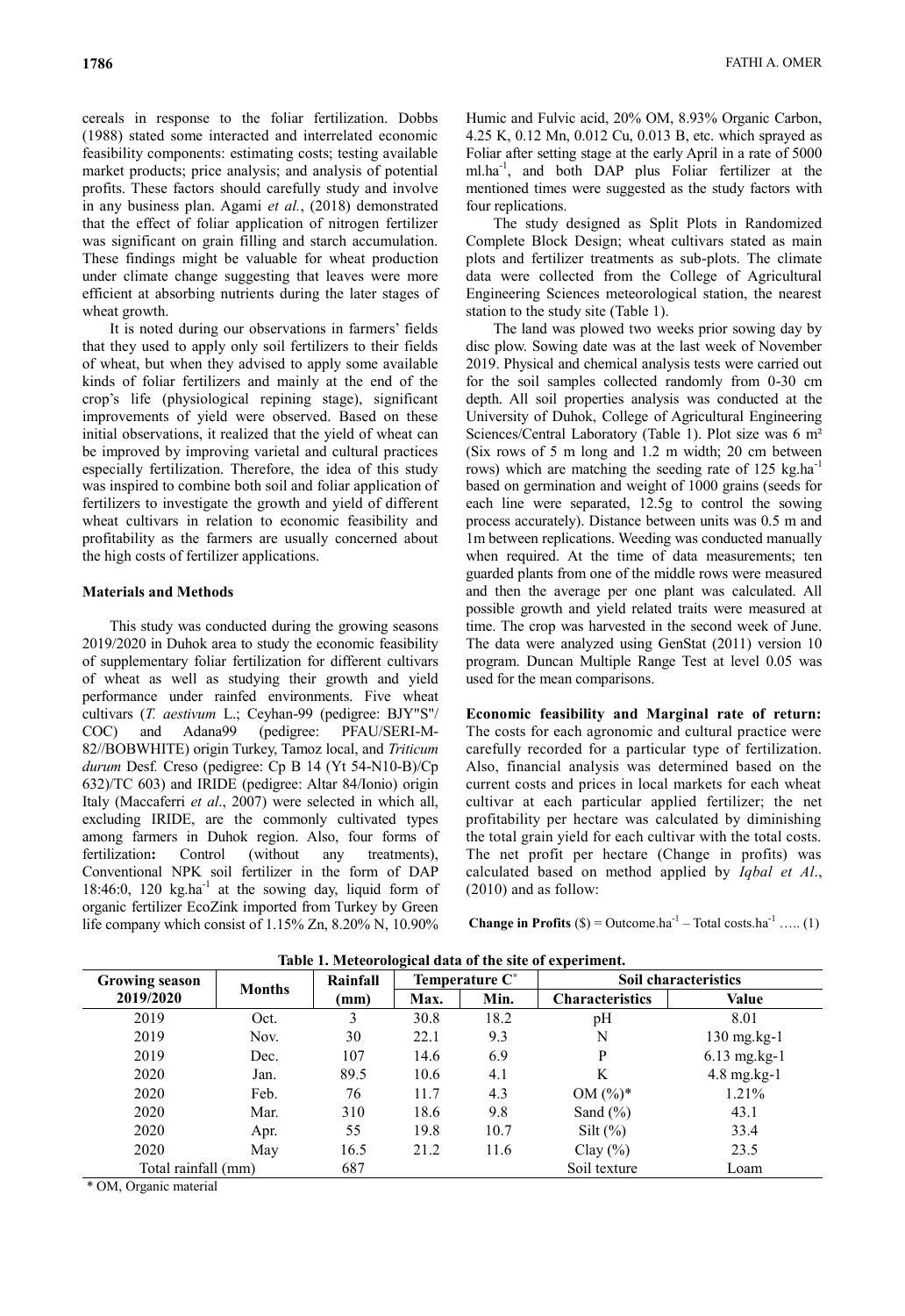Increasing the final yield not necessarily mean higher profits, as the marginal rate of return which means the amount of income (return) that is generated if a single unit of the factor is added to the production process. Therefore, costs such as seeds, plowing, planting costs, weed and pest control, harvesting, etc. that do not differ across treatments (fixed costs) will be incurred regardless of which treatment is used; they do not affect the farmer's choices concerning fertilization and can be ignored for the purpose of this decision. As mentioned, not all production costs are included in the equation budget, only those are included that are affected by the alternative treatments being considered or the costs of fertilizers per unit area (Iqbal *et al*., 2010). Accordingly, economic and marginal analyses were then determined following the equation developed by Byerlee (1988).

| Marginal rate of return $(\% )$ = | Change in profits                |  |
|-----------------------------------|----------------------------------|--|
|                                   | Change in costs (variable costs) |  |

|  |  |  | Table 2. Average values for plant height (Cm) of wheat cultivars under various fertilizers application. |
|--|--|--|---------------------------------------------------------------------------------------------------------|
|--|--|--|---------------------------------------------------------------------------------------------------------|

| Wheat cultivars            |           | <b>Mean of wheat</b> |            |             |           |
|----------------------------|-----------|----------------------|------------|-------------|-----------|
|                            | Control   | DAP                  | Foliar     | DAP+Foliar  | cultivars |
| Adana99                    | 74.33 fg  | 82.67 cd             | $92.11$ ab | 87.78 bc    | 84.22 a   |
| Ceyhan-99                  | 76.33 efg | 79.22 def            | 79.67 def  | 81.00 de    | 79.06 b   |
| Tamoz                      | 68.22 hi  | 87.33 bc             | 94.22 a    | 92.67 ab    | 85.61 a   |
| Creso                      | 65.22 hij | $71.00$ gh           | 66.33 hij  | $70.56$ gh  | 68.28c    |
| <b>IRIDE</b>               | 56.11 1   | $61.33$ jkl          | 58.33 kl   | $64.11$ ijk | 59.97 d   |
| <b>Mean of fertilizers</b> | 68.04c    | 76.31 b              | 78.13 ab   | 79.22 a     |           |

\* Within each column or rows, numbers sharing the same letters not significantly differ according to Duncan Multiple Range Test at probability 0.05

| Table 3. Average values for flag leaf area $(cm2)$ of wheat cultivars under various fertilizers application. |  |  |
|--------------------------------------------------------------------------------------------------------------|--|--|
|                                                                                                              |  |  |

| Wheat cultivars     |               | Mean of wheat  |                    |             |                     |
|---------------------|---------------|----------------|--------------------|-------------|---------------------|
|                     | Control       | <b>DAP</b>     | Foliar             | DAP+Foliar  | cultivars           |
| Adana99             | 21.58 g       | 30.82 bcdef    | 33.48 bcde         | 34.54 bcd   | $30.11$ bc          |
| Ceyhan-99           | $25.67$ defg  | $30.41$ bcdefg | $30.39$ bcdefg     | 35.49 bc    | 30.49 <sub>bc</sub> |
| Tamoz               | $25.66$ defg  | 33.84 bcde     | $35.04 \text{ bc}$ | 33.24 bcde  | 31.95 b             |
| Creso               | $39.40$ ab    | $39.10$ ab     | 38.91 ab           | 44.50a      | 40.48a              |
| <b>IRIDE</b>        | $27.56$ cdefg | $30.30$ bcdefg | $23.76$ fg         | $25.00$ efg | 26.66c              |
| Mean of fertilizers | 27.98 b       | 32.90 a        | 32.32 a            | 34.55 a     |                     |

\* Within each column or rows, numbers sharing the same letters not significantly differ according to Duncan Multiple Range Test at probability 0.05

### **Results and Discussions**

**Growth characteristics:** Tables 2 and 3 show significant differences among wheat cultivars, fertilizer treatments and their interactions on each of plant height and flag leaf area characters. For plant height, all bread wheats surpassed durum cultivars in which Tamoz and Adana99 recorded tallest plants having height of 85.6 and 84.2 cm respectively and both Creso (68.2 cm) and IRIDE (59.9 cm) recorded shortest plants. Plants are usually differing in height due to the genetic factors as this trait is controlled by specific genes (Richards, 1992 and Robertson & Lowry, 2015). On the other hand, Creso cultivar was superior in flag leaf area  $(40.48 \text{ cm}^2)$  and IRIDE was inferior with only  $26.6 \text{ cm}^2$ , followed by all other three bread cultivars.

In addition to genetic concerns, wheat growth and development is also influenced by growth circumstances surrounding the plant and mainly soil nutrition and fertilization (Deepa *et al*., 2019 and Kumar *et al*., 2018). Same tables (2 and 3) display significant effects of fertilizer treatments and forms on both plant height and flag leaf area. All fertilizer treatments enhanced wheat growth compared to control unit. Both of supplementary application of foliar fertilizer and DAP plus Foliar produced highest values 79.2 cm and 34.5  $\text{cm}^2$  for each of plant height and flag leaf area compared to 68.04 cm and  $27.9 \text{ cm}^2$  respectively in control treatment.

The interaction of wheat cultivars with fertilizer treatments was also significant for both plant height and flag leaf area (Tables 2 & 3), the interaction of Tamoz cultivar with both foliar (94.2 cm) and DAP plus Foliar (92.67 cm) was the dominant in plant height, while Creso with the same fertilizer treatments recorded better flag leaf area (38.91 and  $44.5$  cm<sup>2</sup> respectively). Most growth characteristics correlated positively with final grain yield (Table 8).

**Spike characteristics:** As it's expected from the initial experience of farmers fields that most of fertilizer treatments and mainly foliar application will reflect directly on the spike characters compared to other forms, due to the direct reach of nutrient through foliar spraying to the leaves and other parts of the plant (Kumar *et al.*, 2018). In addition of the final grain yield, the focus in this study was also on spike traits especially spike density and biomass, where the results are presented in Tables  $4 \& 5$  and spike length in Figure 1. All bread wheats recorded higher spike biomass compared to durums. Tamoz cultivar was the superior and Crios was inferior with 13.38 and 8.96 gm.spike<sup>-1</sup> respectively. In contrast to the spike biomass trait, the spike density was better in durum wheats as the number of seeds per spike for durum cultivars is more than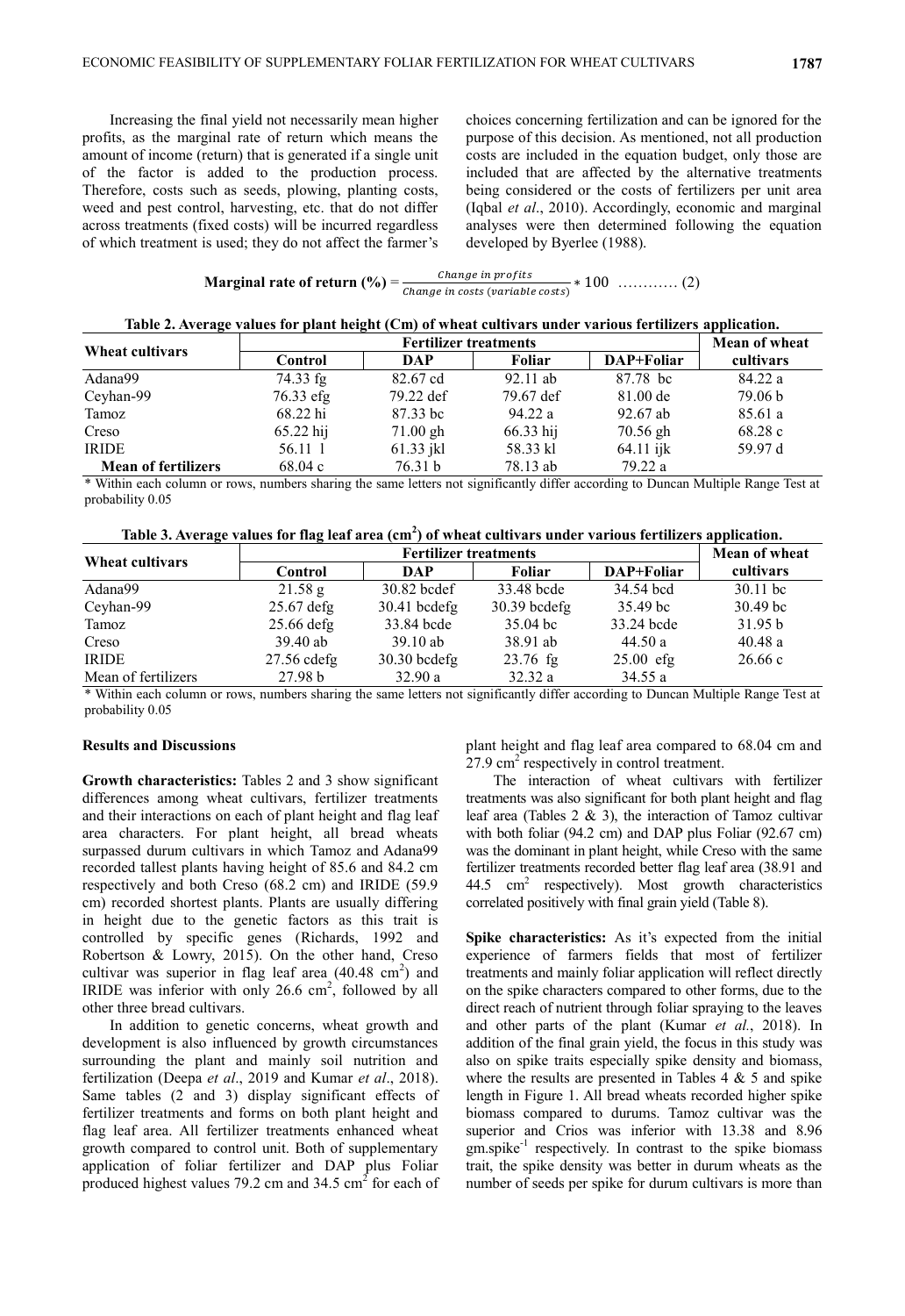in bread types because of the short distances between the spikelets within the spike. Accordingly, each of Creso;  $(81.96)$  and IRIDE;  $(76.45)$  seeds.10cm<sup>-1</sup> cultivars significantly recorded higher spike densities compared to around  $41-47$  seeds. $10 \text{cm}^{-1}$  for the bread cultivars, meanwhile the effect of fertilizers on spike density was not significant (Table 5). The differences of wheat cultivars and types in spike density is related to their genetic background (Robertson and Lowry, 2015). On the other hand, the spike biomass is affected by the environmental conditions and soil fertility status and therefore, it was significantly enhanced with the application of fertilization compared to control treatment. Both foliar and DAP plus Foliar treatments significantly increased spike biomass compared to other treatments and each gave 11.63 and 11.42 g.spike<sup>-1</sup>, respectively. With the same direction of spike density and spike length values were higher in bread wheats compared to durums (Fig. 1). Also, spike length was affected significantly with the application of fertilizer with each of Foliar and DAP plus Foliar in the top followed by DAP applied alone and control unit in the bottom.



The obtained results indicate significant influence of supplementary foliar fertilizer with DAP or its single application improving the spike characters which then reflect positively on the final grain yield and farmers income (Fig. 2). Improving of growth and spike characteristics by foliar fertilizers has also been reported by Atab *et al*., (2019), Arif *et al*., (2006), Torun *et. al*., (2001), Deepa *et al*., (2019) and Kumar *et al*., (2018). The impact of foliar fertilizer is due to their rapid absorption and contributing in grain filling and starch accumulation because leaves at the end stage of plant are more effective for absorbing nutrients than senescence roots at the same stage (Agami *et al*., 2018).

**Yield and its components characteristics:** Wheat cultivars and growing conditions such as fertilization, affect the final grain yield and related components differently. Grain yield is dissected into its main components; number of tillers per unit area, number and weight of grains are the direct traits in which the final grain yield depends.



Fig. 1. Spike length (cm) for wheat cultivars in respond to the fertilization.

| Table 4. Average values for spike biomass (SPBIO) gm.spike <sup>-1</sup> of wheat cultivars under various fertilizers application. |  |
|------------------------------------------------------------------------------------------------------------------------------------|--|
|------------------------------------------------------------------------------------------------------------------------------------|--|

| Wheat cultivars     |                    | <b>Mean of wheat</b> |             |                |                   |
|---------------------|--------------------|----------------------|-------------|----------------|-------------------|
|                     | Control            | DAP                  | Foliar      | $DAP + Foliar$ | cultivars         |
| Adana99             | $12.14$ abc        | $10.53$ abc          | $15.93$ ab  | $9.88$ abc     | $12.12$ ab        |
| Ceyhan-99           | $9.52$ abc         | $11.48$ abc          | $12.63$ abc | $9.78$ abc     | $10.85$ ab        |
| Tamoz               | 16.90 a            | 8.46 abc             | $13.12$ abc | $15.04$ abc    | 13.38a            |
| Creso               | 7.49 <sub>bc</sub> | 8.33 abc             | $7.93$ bc   | $12.09$ abc    | 8.96 <sub>b</sub> |
| <b>IRIDE</b>        | 6.62c              | $10.85$ abc          | 8.52 abc    | $10.31$ abc    | 9.07 <sub>b</sub> |
| Mean of fertilizers | 10.53 b            | 9.93 <sub>b</sub>    | 11.63a      | 11.42 a        |                   |

\* Within each column or rows, numbers sharing the same letters not significantly differ according to Duncan Multiple Range Test at probability 0.05

**Table 5. Average values for spike density (grains.10cm-1 ) of wheat cultivars under various fertilizers application.**

| Wheat cultivars     |         | Mean of wheat      |                    |                    |           |
|---------------------|---------|--------------------|--------------------|--------------------|-----------|
|                     | Control | <b>DAP</b>         | <b>Foliar</b>      | DAP+Foliar         | cultivars |
| Adana99             | 38.37 b | 42.68 b            | 42.41 b            | 41.05 b            | 41.13 b   |
| Ceyhan-99           | 42.51 b | 42.89 <sub>b</sub> | 51.12 <sub>b</sub> | 47.29 <sub>b</sub> | 45.95 b   |
| Tamoz               | 51.91 b | 41.19 <sub>b</sub> | 47.96 b            | 49.85 b            | 47.73 b   |
| Creso               | 85.22 a | 76.11a             | 89.04a             | 77.46 a            | 81.96 a   |
| <b>IRIDE</b>        | 77.85 a | 70.73a             | 69.61a             | 87.61 a            | 76.45 a   |
| Mean of fertilizers | 59.17 a | 54.72 a            | 60.03a             | 60.65a             |           |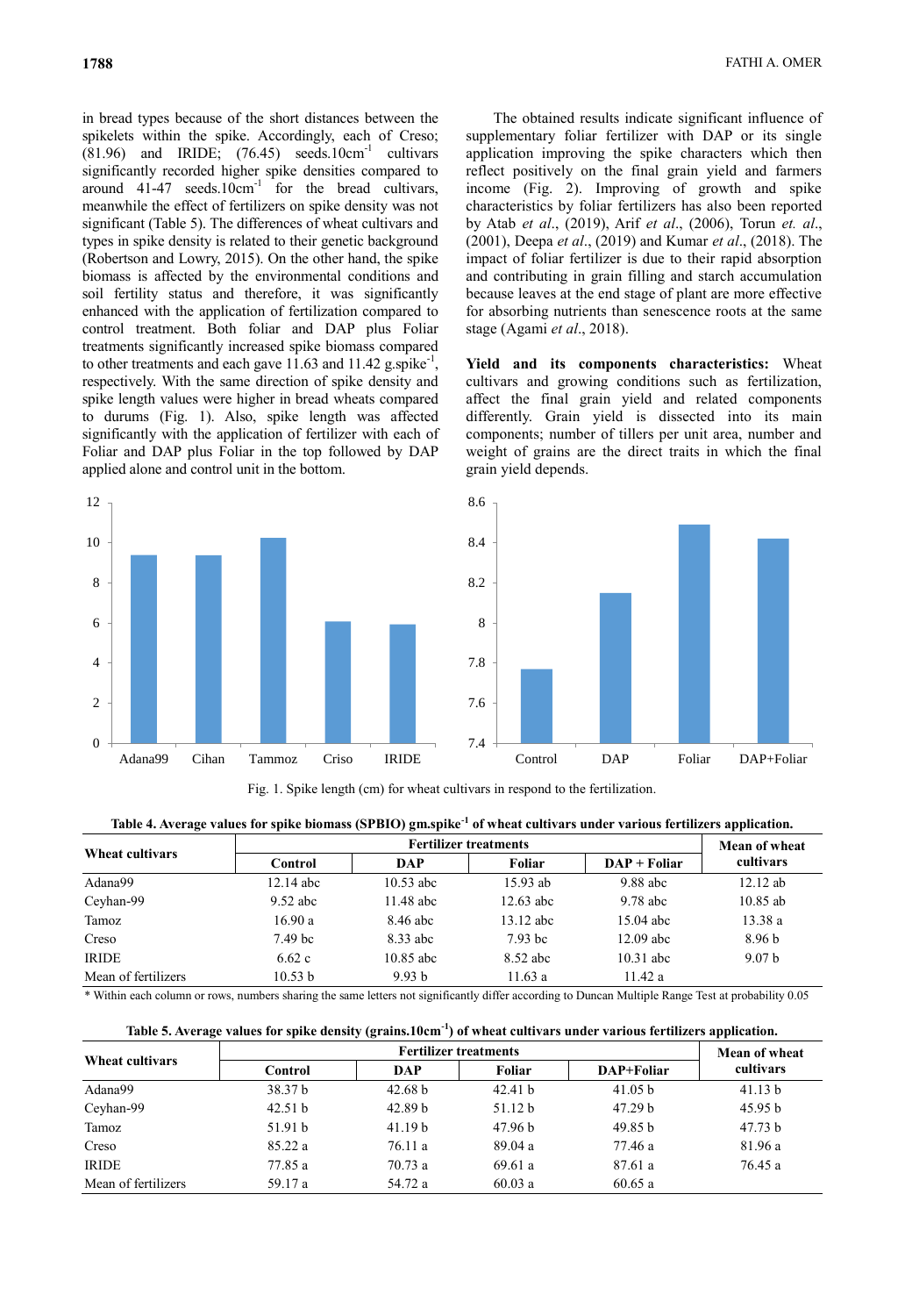

Fig. 2. Mean of final grain yield  $(t.ha^{-1})$  for each applied fertilizers.

Number of tillers (spike.m<sup>-2</sup>): The number of fertile tillers (spikes per area unit) was generally lowest in durum and highest in bread cultivars (Table 6). Both Adana99 and Tamoz cultivars produced the highest number of fertile tillers, each with  $313$  tillers.m<sup>-2</sup> followed by Ceyhan-99. On the other hand, Creso cultivar produced lowest number of tillers (192.5).

All types of fertilization significantly increased tillering in wheat cultivars (Table 6). Supplementary application of Foliar and DAP fertilization produced the highest number of fertile tillers (297.7 tillers.m<sup>-2</sup>) followed by other fertilizers forms compared to control treatment. The interaction of each superior cultivars (Adana99 and Tamoz) with both Foliar and DAP plus Foliar enhanced the production of tillers per unit area and inferior cultivars (Creso) in control treatment was the lowest with only 165.7 tillers.m<sup>-2</sup>. Number of tillers was positively correlated to the final grain yield  $(r=0.72^{**})$  indicating the importance of this trait for farmers income (Table 8).

**Weight and number of Grains:** Weight and number of grains per unit area make up the total grain yield and are influenced by agronomic conditions such as cultivars and fertilization. Regarding number of grains per spike, they are well described within the spike density character (Table 5) as it resembles the same trait.

For the 1000-grain weight trait, the differences among wheat cultivars were observed. Creso cultivar with

51.9 gm surpassed all others in this trait and Tamoz produced lowest value (34.5 gm), while the other three cultivars did not differ significantly. However, both Foliar and DAP plus Foliar fertilization recorded higher values of grain weight, the main effect of fertilization was not significant (Table 7). Similarly, the interaction of both Creso and Tamoz cultivars with all treatments was the highest and lowest, respectively.

**Final grain yield:** The final grain yield data are displayed in Figures 2 & 3. The effect of wheat cultivars was not significant while fertilization showed significant differences in which DAP plus Foliar treatment recorded highest grain yield  $(5.59 \text{ t.ha}^{-1})$ , followed by Foliar and DAP fertilization and each gave 5.22 and 4.82 compared to 3.87 for control treatment respectively. Also, the interaction of wheat cultivars with fertilization was significant. Ceyhan-99 in Foliar (7.63) and both Tamoz (6.79) and Creso (6.48) interaction with DAP plus Foliar fertilization were the superior treatments for giving highest final grain yield. The superiority of each of Ceyhan-99 and Tamoz cultivars in final grain yield correlated to their superiority in producing higher number of tillers per unit area (Table 6) while weight of 1000 grains contributed for the superiority of Creso cultivar (Table 7). It is observed that final grain yield was highly correlated with number of tillers (*r=0.72\*\**) and spike biomass (*r=0.78\*\**). Moreover, growth characters such flag leaf correlated positively  $(r=0.33^*)$  with final grain yield (Table 8).

The Biplot analysis also displayed the aggregation of each of Adan99, Ceyhan-99 and IRIDE cultivars with DAP fertilize while Adana99 and Tamoz were close to Foliar. On the other hand, Tamoz, Creso and IRIDE also created a triangle in DAP plus Foliar treatment (Fig. 3). The biplot analysis has similar trend and supporting the results as reported in Figure (3).

As described that growth factors and mainly spike characteristics which contributed for enhancing final grain yield are also improved remarkably by supplementary application of foliar fertilization at the setting and spike development stages giving an inspiration that if economically sounds that will be declared in this study through economic feasibility section, application or supplementary application of foliar fertilizer will be highly recommended. Carver *et al.*, (2017) also reported significant increases of wheat final grain yield through application of different sources and methods of fertilization.

| Table 6. Average values for number of tillers.m <sup>-2</sup> of wheat cultivars under various fertilizers application |
|------------------------------------------------------------------------------------------------------------------------|
|                                                                                                                        |

| Wheat cultivars     |                    | Mean of wheat |               |              |           |
|---------------------|--------------------|---------------|---------------|--------------|-----------|
|                     | Control            | DAP           | Foliar        | $DAP+F$      | cultivars |
| Adana99             | 239.7 defghi       | 300.3 bcde    | 435.0 a       | 278.0 cdef   | 313.3a    |
| Ceyhan-99           | 294.3 cde          | 345.3 bc      | 224.7efghi    | $286.0$ cdef | 287.6 ab  |
| Tamoz               | 290.3 cdef         | $245.0$ defgh | 329.7 bcd     | 387.7 ab     | 313.2 a   |
| Creso               | 149.3 i            | 174.3 ghi     | 196.0 fghi    | 250.3 cdefgh | 192.5c    |
| <b>IRIDE</b>        | 165.7 hi           | 287.3 cdef    | $259.7$ cdefg | 286.3 cdef   | 249.8 b   |
| Mean of fertilizers | 227.9 <sub>b</sub> | 270.5a        | 289.0a        | 297.7 a      |           |

\* Within each column or rows, numbers sharing the same letters not significantly differ according to Duncan Multiple Range Test at probability 0.05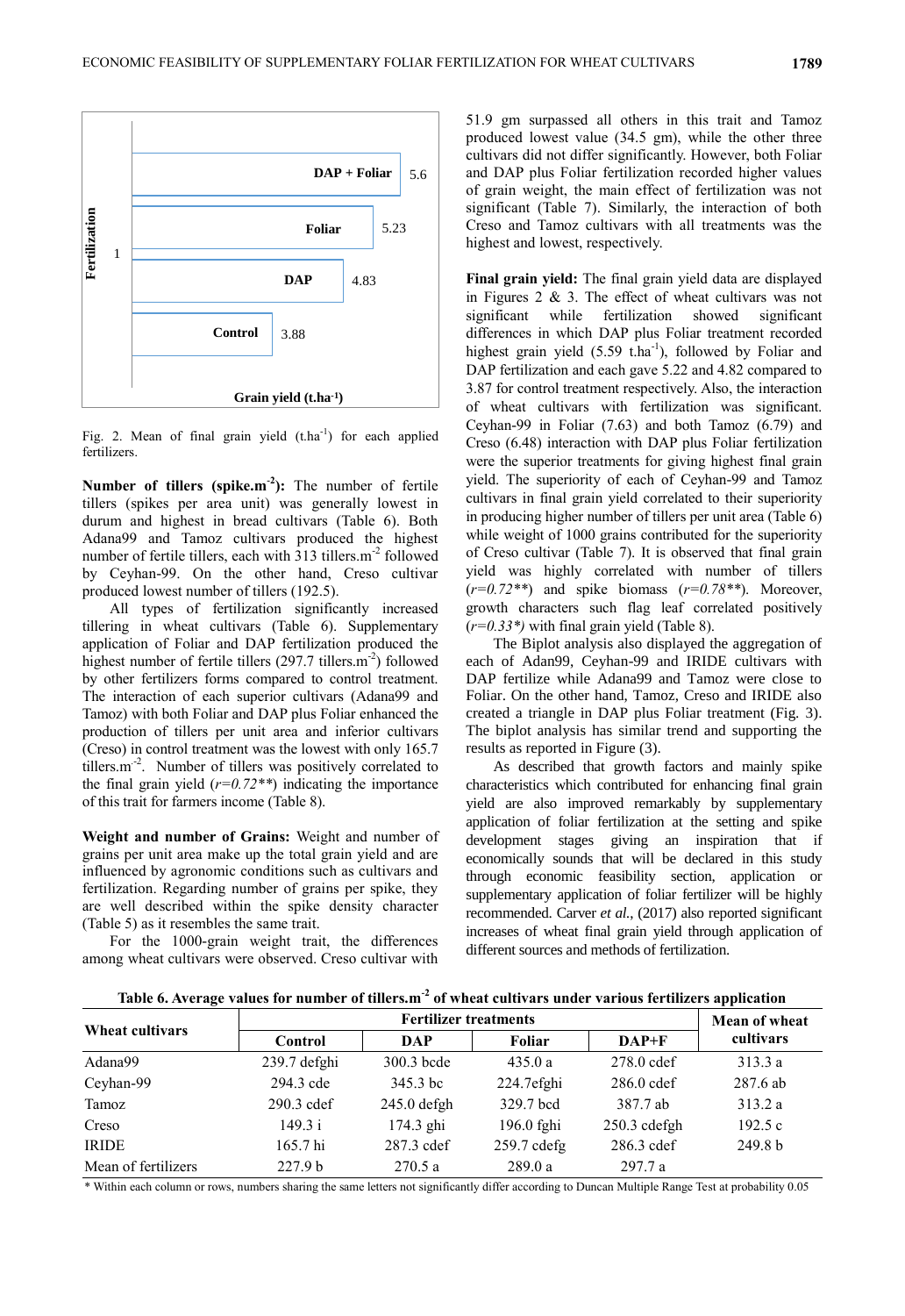| <b>Wheat Cultivars</b> |                    | <b>Mean of wheat</b>  |                     |                       |                    |
|------------------------|--------------------|-----------------------|---------------------|-----------------------|--------------------|
|                        | Control            | <b>DAP</b>            | Foliar              | DAP+Foliar            | cultivars          |
| Adana99                | 37.87 bc           | $38.40 \,\mathrm{bc}$ | 39.33 <sub>b</sub>  | 37.73 bc              | 38.33 b            |
| Ceyhan-99              | 39.47 b            | 38.40 bc              | $36.13 \text{ bc}$  | $37.20 \,\mathrm{bc}$ | 37.80 b            |
| Tamoz                  | $34.00 \text{ bc}$ | 35.20 <sub>bc</sub>   | 35.47 bc            | 33.47 c               | 34.53c             |
| Creso                  | 52.80 a            | 52.40 a               | 51.60 a             | 50.80a                | 51.90 a            |
| <b>IRIDE</b>           | 37.07 bc           | 39.33 b               | 36.00 <sub>bc</sub> | $38.40 \text{ bc}$    | 37.70 <sub>b</sub> |
| Mean of fertilizers    | 39.71a             | 39.52 $a$             | 40.75a              | 40.24a                |                    |

**Table 7. Average values for 1000 grain weight of wheat cultivars under various fertilizers application.**

\* Within each column or rows, numbers sharing the same letters not significantly differ according to Duncan Multiple Range Test at probability 0.05



Fig. 3. Final grain yield  $(t \cdot ha^{-1})$  for the interaction of wheat cultivars in respond to the fertilization.



Fig. 4. Biplot (PC1 vs PC2) of final grain yield traits.

**Economic feasibility analysis and marginal rate of return:** Farmer's decision for selecting a profitable crop season depends mainly on marketing and marginal rate of return when starting sowing any crop. Absence of sufficient marketing and crop processing through industry sector caused real loss of the farmers' product which reduced their

income and subsequently their demands for agriculture, therefore, any improvements in reducing costs and increasing yield will promote them to adopt immediately.

It's observed from the data (Table 9 & Fig. 5) that the revenue or outcome for all wheat cultivars was high in all fertilizer treatments compared to untreated unit in which DAP plus Foliar gave highest revenue (1930.97 \$.ha<sup>-1</sup>) followed by Foliar and then DAP fertilizer treatments. On the other hand, higher outcome does not mean higher profitability and according to the economic and marginal analyses following the equation by Byerlee (1988) and Iqbal *et al*., (2010), spending each single of US\$ from Foliar fertilization, earned 182.91 \$ compared to 13.8\$ and 12.2\$ for each of DAP plus Foliar and DAP treatments respectively (Table 9). Based on the spike characters (Tables 4, 5 and Fig. 1) and yield improvements (Tables 6, 7 and Figs. 2-4) by foliar fertilization and high marginal rate of return, supplementary application of Foliar Eco Zink alone or with DAP fertilizer is highly recommended for the farmers and also further studies are suggested in similar conditions and on other types of foliar fertilization to further verify the obtained results in this study. These results are in line with those of Liew (1988) who proposed an increase of crop production 6 to 20 times more for foliar compared to soil fertilization and with the suggestions of Torun *et al*., (2001) whom proposed that foliar can be similar or more effective than soil fertilization for increasing the wheat production. Similar results were also found by each of Mehta (2020) and (Mikos-Szymańska *et al.*, 2018) for foliar application of fertilizers on wheat crop.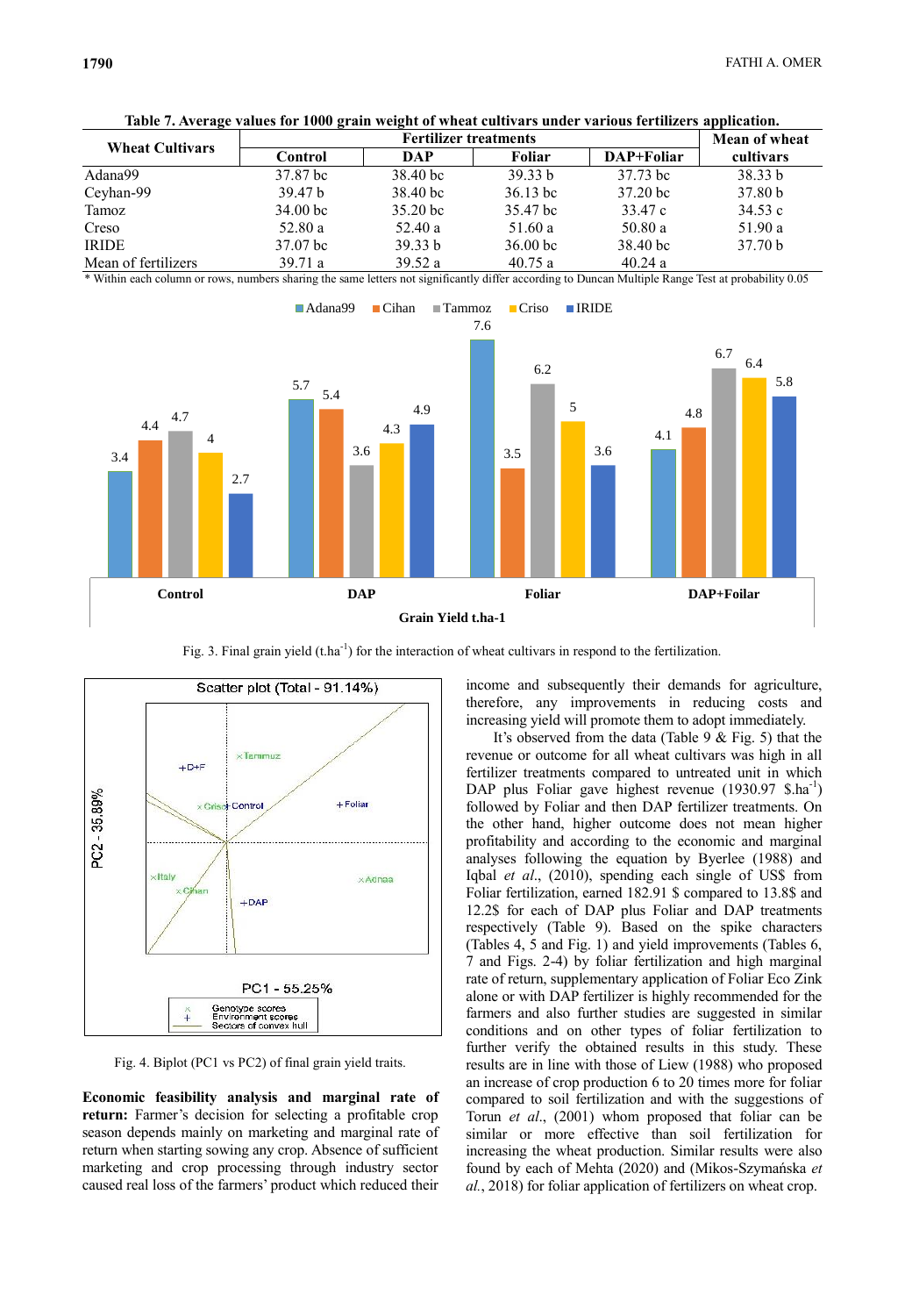| Table 8. Correlation coefficients among some studied traits. |                    |             |            |            |               |          |           |  |  |  |  |  |  |
|--------------------------------------------------------------|--------------------|-------------|------------|------------|---------------|----------|-----------|--|--|--|--|--|--|
| #                                                            | <b>GYLD</b>        | <b>THGW</b> | NT         | <b>SPD</b> | <b>SPLGTH</b> | PН       | FLA       |  |  |  |  |  |  |
| <b>THGW</b>                                                  | 0.09 <sub>ns</sub> |             |            |            |               |          |           |  |  |  |  |  |  |
| NT                                                           | $0.72**$           | $-0.46**$   |            |            |               |          |           |  |  |  |  |  |  |
| <b>SPD</b>                                                   | 0.17ns             | $0.55**$    | $-0.41**$  |            |               |          |           |  |  |  |  |  |  |
| <b>SPLGTH</b>                                                | 0.29ns             | $-0.55**$   | $0.58**$   | $-0.83**$  |               |          |           |  |  |  |  |  |  |
| PН                                                           | $0.33*$            | $-0.34**$   | $0.53**$   | $-0.69**$  | $0.89**$      |          |           |  |  |  |  |  |  |
| <b>FLA</b>                                                   | $0.30*$            | $0.49**$    | $-0.05$ ns | $0.25$ ns  | $-0.05$ ns    | 0.17ns   |           |  |  |  |  |  |  |
| <b>SPBIOM</b>                                                | $0.78**$           | $-0.17$ ns  | $0.79**$   | $-0.16$ ns | $0.41**$      | $0.41**$ | $0.07$ ns |  |  |  |  |  |  |

THGW; 1000 grain weight, NT; Number of tillers, SPD; Spike density, SPLGTH; Spike length, PH; Plant height, FLA; Flag leaf area, SPBIOM; Spike biomass

| Table 9. Economic feasibility analysis and marginal rate of return. |                                                  |                               |                                                          |                                     |                               |                                      |                                                 |                                     |                                              |  |  |  |
|---------------------------------------------------------------------|--------------------------------------------------|-------------------------------|----------------------------------------------------------|-------------------------------------|-------------------------------|--------------------------------------|-------------------------------------------------|-------------------------------------|----------------------------------------------|--|--|--|
| Production<br>inputs<br>(per hectare)                               | <b>Fixed costs</b><br>per hectare<br><b>(\$)</b> | <b>Applied</b><br>fertilizers | <b>Change</b> in<br>costs<br>(variable)<br>$(S.ha^{-1})$ | <b>Total cost</b><br>per<br>hectare | Yield per<br>hectare<br>(ton) | <b>Market</b><br>price per<br>ton(S) | <b>Outcome</b><br>per<br>hectare<br><b>(\$)</b> | Change<br>in profits<br><b>(\$)</b> | <b>Marginal</b><br>rate of<br>return $(\% )$ |  |  |  |
| Seeds+Plowing                                                       | $100 + 48$                                       | Control                       | $\theta$                                                 | 332                                 | 3.878                         | 345                                  | 1337.91                                         | 1005.91                             | ------                                       |  |  |  |
| Fertilizer                                                          |                                                  | DAP                           | 100                                                      | 432                                 | 4.827                         | 345                                  | 1665.32                                         | 1233.32                             | 1233.3                                       |  |  |  |
| Weeds+Pest<br>control                                               | $52 + 64$                                        | Foliar                        | 8                                                        | 340                                 | 5.227                         | 345                                  | 1803.32                                         | 1463.32                             | 18291.5                                      |  |  |  |
| Harvesting                                                          | 48                                               | $DAP +$<br>Foliar             | 108                                                      | 440                                 | 5.597                         | 345                                  | 1930.97                                         | 1490.97                             | 1380.5                                       |  |  |  |
| Other costs                                                         | 20                                               |                               |                                                          |                                     |                               |                                      |                                                 |                                     |                                              |  |  |  |
| <b>Total costs</b>                                                  | 332                                              |                               |                                                          |                                     |                               |                                      |                                                 |                                     |                                              |  |  |  |



Fig. 5. Change in profit  $(\text{$s$}.ha^{-1})$  for the fertilizers applided in this study

#### **References**

- Agami, R.A., S.A.M. Alamri, T.A. Abd El-Mageed, M.S.M. Abousekken and M. Hashem. 2018. Role of exogenous nitrogen supply in alleviating the deficit irrigation stress in wheat plants. *Agric. Water Manag.,* 210: 261-270. doi: 10.1016/j.agwat.2018.08.034.
- Anonymous. 1988. From agronomic data to farmer recommendations: An economics training manual. Completely revised edition. *Mexico. D.F*. ISBN 968-61: 27-18-6.
- Anonymous. 2020. (Ministry of Agriculture and Water Resources), Iraqi Kurdistan Region. Iraq.
- Arif, M., A.C. Muhammad, A. Sajid, G. Rozina and K. Sajjad. 2006. Response of wheat to foliar application of nutrients. *J. Agri. & Biol. Sci*., 1(4): ISSN 1990-6145.
- Atab, H.A.; M.Y. Merhij and A.H. Jasim. 2019. Effect of foliar fertilizers on growth and yield of three wheat varieties. *Plant Arch*., 19(1):1441-1444. e-ISSN:2581-6063 (online), ISSN:0972-5210
- Belete, F., N. Dechassa, A. Molla and T. Tamado. 2018. Effect of nitrogen fertilizer rates on grain yield and nitrogen uptake and use efficiency of bread wheat (*Triticum aestivum* L.) varieties on the Vertisols of central highlands of Ethiopia. *Agric & Food Secur*., (7): 78. https://doi.org/10.1186/s40066-018-0231-z.
- Byerlee, D. 1988. From agronomic data to farmers recommendations. Academic Training Manual CIMMYT. *Mexico, D.F*. p. 31-33.
- Carver, R.E., O.N. Nathan, J.K. Gerard, L.R. Kraig and J.T. Peter. 2017. Fertilizer management and cover crop effects on phosphorus use efficiency, environmental efficiency and crop yield. Kansas State University, Manhattan, KS.
- Deepa, Y.V. Singh and S. Tyagi. 2019. Effect of biofertilizer, herbicide application and nitrogen management on growth, productivity of wheat (*Triticum aestivum* L.). *Int. J. Curr. Microbiol. App. Sci*., 8(4): 2712-2719.
- Dobbs, T.L. 1988. Economic feasibility methods: new agricultural and rural enterprises. Bulletins. Paper 708. http://openprairie.sdstate.edu/agexperimentsta\_bulletins/708
- Foth, H.D. and B.G. Ellis. 1996. Soil fertility.  $2<sup>nd</sup>$  Ed. Lewis Pub. New York.
- GenStat. 2011. Release 10.3DE (PC/Windows) 22 January 2011  $23:16:27$ .  $10^{th}$  version. Gen Stat Procedure Library Release PL18.2.
- Harfe, M. 2017. Response of bread wheat (*Triticum aestivum* L.) varieties to N and P fertilizer rates in Ofla district, Southern Tigray, Ethiopia, *Afr. J. Agric. Res*., 12(19):1646-1660. DOI: 10.5897/AJAR2015.10545.
- Hussain, M.Z.; N. Rehman, M.A. Khan, Roohullah and S.R. Ahmed. 2006. Micronutrients status of Bannu basen soils. *Sarhad J. Agric*., 22(2): 283-285.